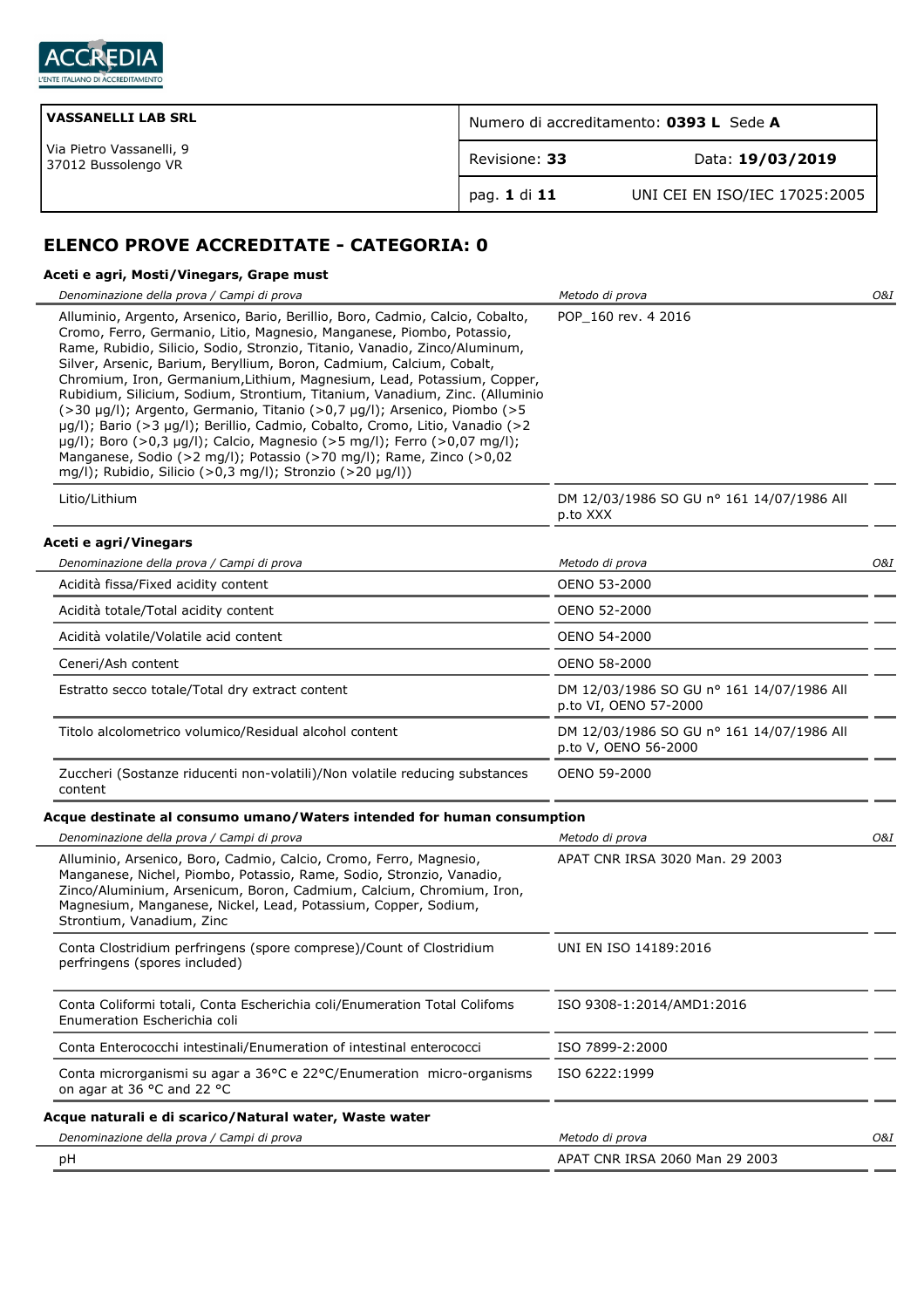

| <b>VASSANELLI LAB SRL</b>                       | Numero di accreditamento: 0393 L Sede A |                               |
|-------------------------------------------------|-----------------------------------------|-------------------------------|
| Via Pietro Vassanelli, 9<br>37012 Bussolengo VR | Revisione: 33                           | Data: 19/03/2019              |
|                                                 | pag. 2 di 11                            | UNI CEI EN ISO/IEC 17025:2005 |

### **Alimenti di origine vegetale e loro prodotti trasformati e derivati, piante e parti di piante (foglie)/Food of plant origin and their processed products and derivatives, parts of plants (leaves)**

| Denominazione della prova / Campi di prova                                                                                                                                                                                                                                                                                                                                                                                                                                                                                                                                                                                                                                                                                                                                                                                                                                                                                                                                                                                                                                                                                                                                                                                                                                                                                                                                                                                                                                                                                                                                                                                                                                                                                                                                                                                                                                                                                                                                                                                                                                                                                                                                                                                                                                                                                                                                                                                                                                                                                                                         | Metodo di prova                         | 0&1 |
|--------------------------------------------------------------------------------------------------------------------------------------------------------------------------------------------------------------------------------------------------------------------------------------------------------------------------------------------------------------------------------------------------------------------------------------------------------------------------------------------------------------------------------------------------------------------------------------------------------------------------------------------------------------------------------------------------------------------------------------------------------------------------------------------------------------------------------------------------------------------------------------------------------------------------------------------------------------------------------------------------------------------------------------------------------------------------------------------------------------------------------------------------------------------------------------------------------------------------------------------------------------------------------------------------------------------------------------------------------------------------------------------------------------------------------------------------------------------------------------------------------------------------------------------------------------------------------------------------------------------------------------------------------------------------------------------------------------------------------------------------------------------------------------------------------------------------------------------------------------------------------------------------------------------------------------------------------------------------------------------------------------------------------------------------------------------------------------------------------------------------------------------------------------------------------------------------------------------------------------------------------------------------------------------------------------------------------------------------------------------------------------------------------------------------------------------------------------------------------------------------------------------------------------------------------------------|-----------------------------------------|-----|
| 2-Naphthoxyacetic acid (NOA), 2-phenylphenol, 2,4-D, 2,4-D (sum of 2,4-D,<br>its salts, its esters and its conjugates, expressed as 2,4-D), 2,4-DB, 2,4-DB<br>(sum of 2,4-DB, its salts, its esters and its conjugates, expressed as 2,4-DB),<br>2,4-Dimethylanilin, 2,4,5-T, 4-chloro-3-methylphenol (4-Chloro-m-cresol),<br>6-Benzyladenine, Abamectin (sum of avermectin), Avermectin B1a,<br>Avermectin B1a delta-8,9 isomer, Avermectin B1b, Acephate, Acequinocyl,<br>Acetamiprid, Acetochlor, Acibenzolar- S- methyl (sum of acibenzolar- S-<br>methyl and acibenzolar acid (free and conjugated), expressed as acibenzolar-<br>S- methyl), Acibenzolar acid, Acibenzolar-S-methyl, Aclonifen, Acrinathrin,<br>Alachlor, Aldicarb (sum of aldicarb, its sulfoxide and its sulfone, expressed as<br>aldicarb), Aldicarb, Aldicarb-sulfone, Aldicarb-sulfoxide, Aldrin and Dieldrin<br>(Aldrin and dieldrin combined expressed as dieldrin), Aldrin, Dieldrin,<br>Ametoctradin, Ametryn, Amidosulfuron, Amisulbrom, Amitraz (amitraz<br>including the metabolites containing the 2,4 -dimethylaniline moiety<br>expressed as amitraz), Amitraz, 2,4-Dimethylanilin,<br>2,4-Dimethylphenylformamide (DMF),<br>N-2,4-Dimethylphenyl-N-methylformamidine (DMPF), Anthraquinone,<br>Atrazine, Desethyl-Atrazine, Desisopropyl-Atrazine, Azadirachtin,<br>Azimsulfuron, Azinphos-ethyl, Azinphos-methyl, Azocyclotin and Cyhexatin<br>(sum of azocyclotin and cyhexatin expressed as cyhexatin), Azocyclotin,<br>Azoxystrobin, Beflubutamid, Benfuracarb, Benalaxyl, Bendiocarb, Benfluralin,<br>Bensufuron-methyl, Bentazone, Bentazone (Sum of bentazone, its salts and<br>6-hydroxy (free and conjugated) and 8-hydroxy bentazone (free and<br>conjugated), expressed as bentazone), Benthiavalicarb-Isopropyl,<br>Benzalkonium chloride (mixture of alkylbenzyldimethylammonium chlorides<br>with alkyl chain lengths of C8, C10, C12, C14, C16 and C18), Benzalkonium<br>Chloride n-C8, Benzalkonium Chloride n-C10, Benzalkonium Chloride n-C12,<br>Benzalkonium Chloride n-C14, Benzalkonium Chloride n-C16, Benzalkonium<br>Chloride n-C18, Benzoximate, Benzoylprop-ethyl, Bifenazate (sum of<br>bifenazate plus bifenazate-diazene expressed as bifenazate), Bifenazate,<br>Bifenazate-diazene, Bifenox, Bifenthrin, Bispyribac, Bitertanol, Bixafen,<br>Boscalid, Bromacil, Bromadiolone, Bromophos-ethyl, Bromophos-methyl,<br>Bromopropylate, Bromoxynil and its salts, expressed as bromoxynil,<br>Bromoxynil, Bromuconazole, Bupirimate, Buprofezin | UNI EN 15662:2018                       |     |
| Amitrole, Chlormequat, Daminozid, Mepiquat, Ethylenethiourea (ETU),                                                                                                                                                                                                                                                                                                                                                                                                                                                                                                                                                                                                                                                                                                                                                                                                                                                                                                                                                                                                                                                                                                                                                                                                                                                                                                                                                                                                                                                                                                                                                                                                                                                                                                                                                                                                                                                                                                                                                                                                                                                                                                                                                                                                                                                                                                                                                                                                                                                                                                | CVUA EU RL-SRM QuPPe Vers 10 met 3 2019 |     |

Propylenethiourea (PTU)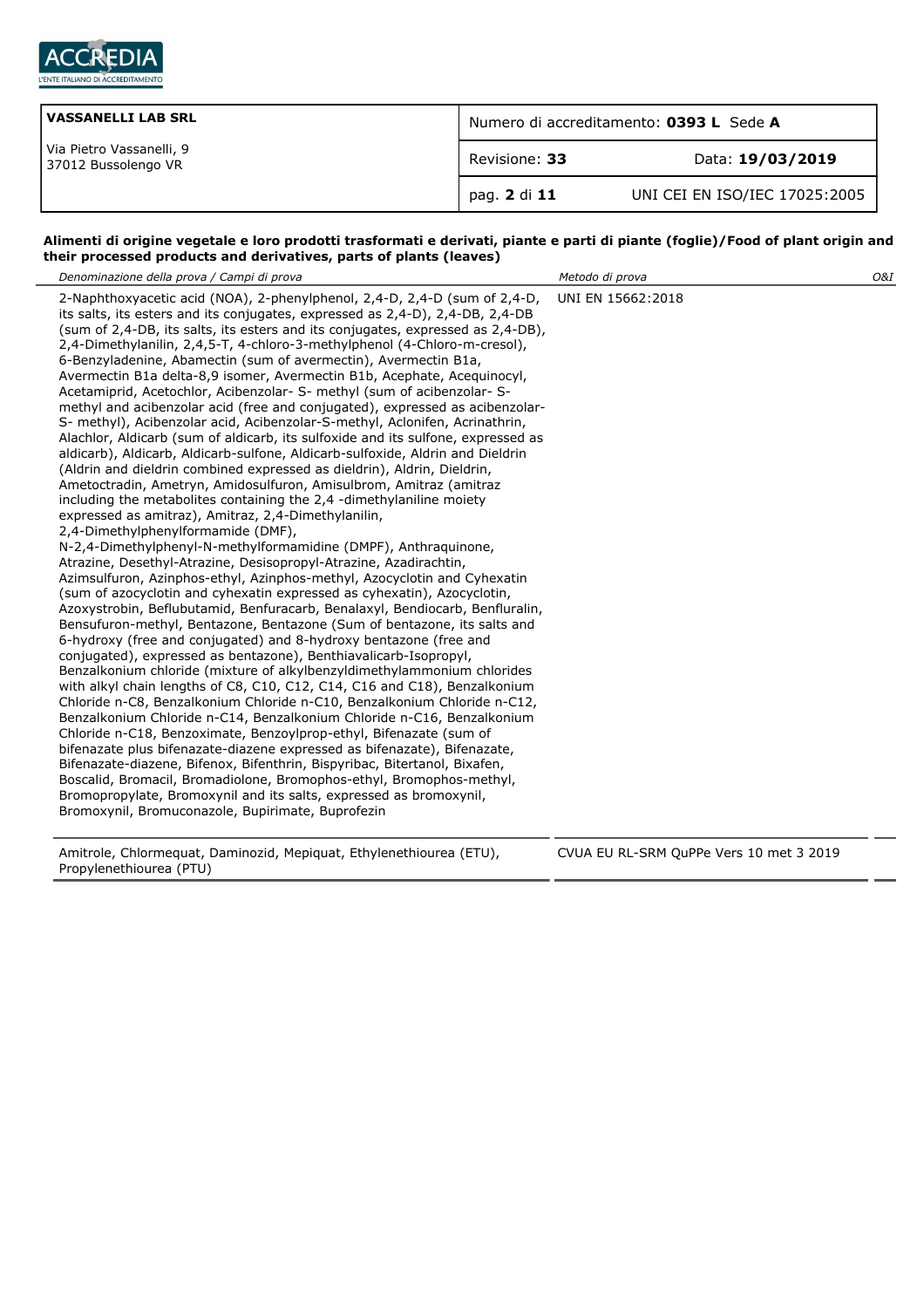

| <b>VASSANELLI LAB SRL</b>                       | Numero di accreditamento: 0393 L Sede A |                               |
|-------------------------------------------------|-----------------------------------------|-------------------------------|
| Via Pietro Vassanelli, 9<br>37012 Bussolengo VR | Revisione: 33                           | Data: 19/03/2019              |
|                                                 | pag. 3 di 11                            | UNI CEI EN ISO/IEC 17025:2005 |

Cadusafos, Captan (Sum of captan and THPI, expressed as captan), Captan, Tetrahydrophthalimide, Carbaryl, Carbendazim and benomyl (sum of benomyl and carbendazim expressed as carbendazim), Carbendazim, Benomyl, Carbofuran (sum of carbofuran (including any carbofuran generated from carbosulfan, benfuracarb or furathiocarb) and 3-OH carbofuran expressed as carbofuran), Carbofuran, 3-Hydroxy-Carbofuran, Carbophenothion, Carboxin, Carfentrazone-ethyl (determined as carfentrazone and expressed as carfentrazone-ethyl), Carfentrazone, Carfentrazone-ethyl, Chlordane (sum of cis- and trans-chlordane), Chlorfenson, Chlorfenvinphos, Chlorantraniprole, Chloridazon, Chlorfluazuron, Chlorothalonil, Chlorotoluron, Chloroxuron, Chlorpropham, Chlorpyrifos-ethyl, Chlorpyrifos-methyl, Chlorsulfuron, Chlorthal-dimethyl, Chlorthiamid, Chlorthiophos, Chlozolinate, Clethodim (sum of Sethoxydim and Clethodim including degradation products calculated as Sethoxydim), Clethodim, Sethoxydim, Clodinafop and its S-isomers, expressed as clodinafop, Clodinafop-propargyl, Clofentezine, Clomazone, Clopyralid, Cloquintocet-mexyl, Clothianidin, Coumaphos, Cyanazine, Cyantraniliprole, Cyazofamid, Cycloate, Cycloxydim including degradation and reaction products which can be determined as 3-(3-thianyl)glutaric acid S-dioxide (BH 517-TGSO2) and/or 3-hydroxy-3-(3-thianyl)glutaric acid S-dioxide (BH 517-5-OH-TGSO2) or methyl esters thereof, calculated in total as cycloxydim, Cycloxydim, 3-hydroxy-3-(3-thianyl)glutaric acid S-dioxide (BH 517-5-OH-TGSO2), 3-(3-thianyl)glutaric acid S-dioxide (BH 517-TGSO2), Cycluron, Cyflufenamid: sum of cyflufenamid (Z-isomer) and its E-isomer, Cyfluthrin (cyfluthrin including other mixtures of constituent isomers (sum of isomers)), Cyfluthrin, Cyhalofop-butyl, Lambda-Cyhalothrin, Cyhexatin, Cymoxanil, Cypermethrin (cypermethrin including other mixtures of constituent isomers (sum of isomers)), alpha-Cypermethrin, beta-Cypermethrin, zeta-Cypermethrin, Cyproconazole, Cyprodinil, Cyprosulfamide, Cyromazine, Dazomet (Methylisothiocyanate resulting from the use of dazomet and metam), DDT (sum of p,p´-DDT, o,p´-DDT, p-p´-DDE and p,p´-TDE (DDD) expressed as DDT), o,p'-DDD, p,p'-DDD, o,p'-DDE, p,p'-DDE, o,p'-DDT, p,p'-DDT, DEET (N,N-Diethyl-M-Toluamid) UNI EN 15662:2018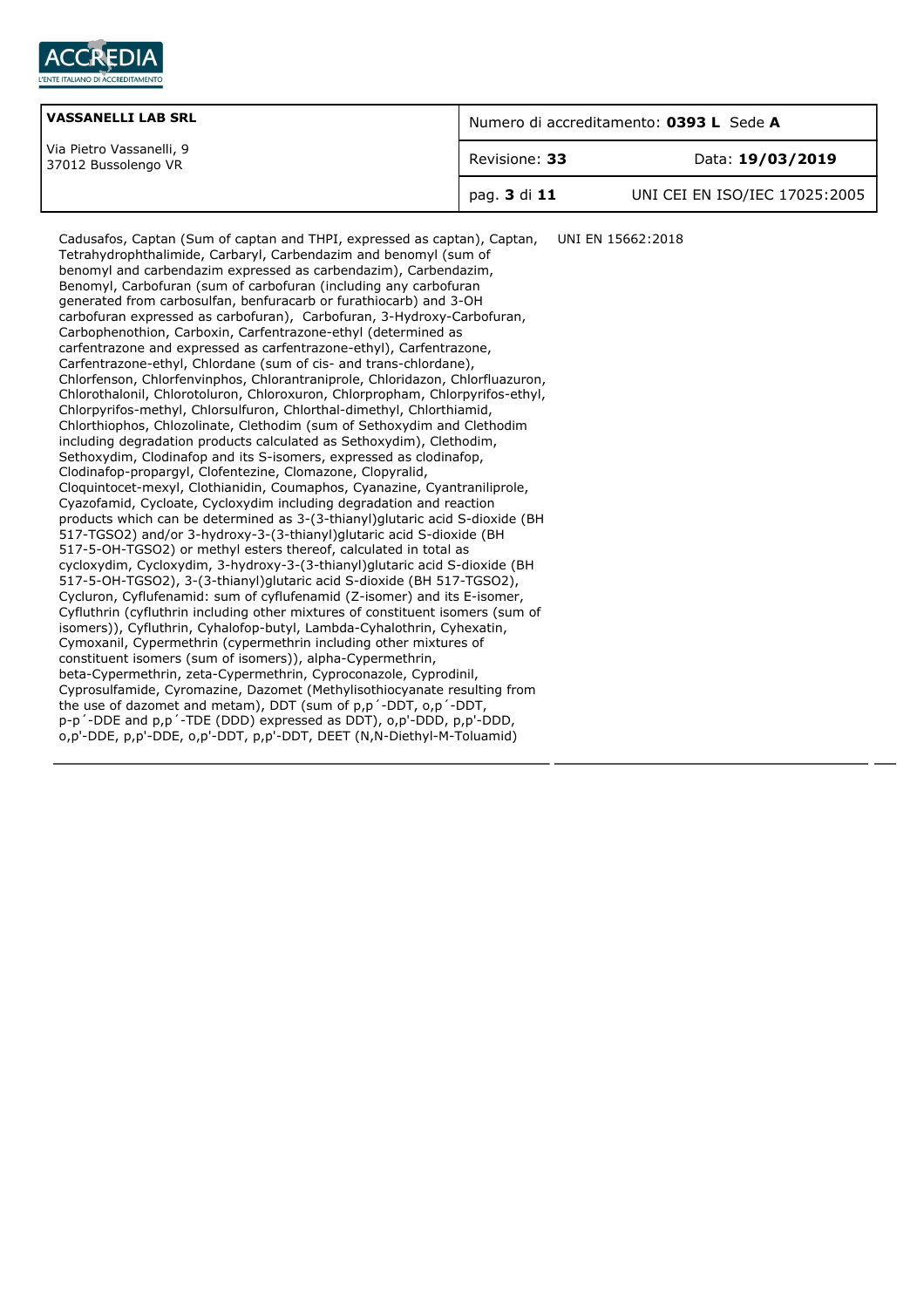

| <b>VASSANELLI LAB SRL</b>                       | Numero di accreditamento: 0393 L Sede A |                               |
|-------------------------------------------------|-----------------------------------------|-------------------------------|
| Via Pietro Vassanelli, 9<br>37012 Bussolengo VR | Revisione: 33                           | Data: 19/03/2019              |
|                                                 | pag. 4 di 11                            | UNI CEI EN ISO/IEC 17025:2005 |

Deltamethrin, Demeton-S-methyl, Desmedipham, Diallate, Diazinon, Dicamba, Dichlobenil, Dichlofenthion, Dichlorprop (2,4-DP), Dichlorprop (Sum of dichlorprop and -P, its salts, esters and conjugates, expressed as dichlorprop), Dichlorvos, Diclobutrazol, Diclofop-methyl, Dicloran, Dicofol (sum of p, p´ and o,p´ isomers), Didecyldimethylammonium chloride (mixture of alkyl-quaternary ammonium salts with alkyl chain lengths of C8, C10 and C12), DDAC-C8, DDAC-C10, DDAC-C12, Diethofencarb, Difenacoum, Difenoconazole, Diflubenzuron, Diflufenican, Dimefox, Dimethenamid, Dimethoate (sum of dimethoate and omethoate expressed as dimethoate), Dimethoate, Omethoate, Dimethomorph, Dimoxistrobin, Diniconazole, Dinocap (sum of dinocap isomers and their corresponding phenols expressed as dinocap), Dioxacarb, Diphenamid, Diphenylamine, Disulfoton (sum of disulfoton, disulfoton sulfoxide and disulfoton sulfone expressed as disulfoton), Disulfuton, Disulfoton-sulfone, Disulfoton-sulfoxide, Ditalimfos, Dithianon, Diuron, Dodemorph, Dodine, Emamectin benzoate B1a (expressed as emamectin), Endosulfan (sum of alpha- and beta-isomers and endosulfan-sulphate expresses as endosulfan), Endosulfan-alpha, Endosulfan-beta, Endosulfan-sulphate, EPN, Epoxiconazole, Etaconazole, Ethalfluralin, Ethiofencarb, Ethion, Ethirimol, Ethofumesate, Ethoprophos, Ethoxyquin, Etofenprox, Etoxazole, Etridiazole, Etrimfos, Famoxadone, Fenamidone, Fenamiphos (sum of fenamiphos and its sulphoxide and sulphone expressed as fenamiphos), Fenamiphos, Fenamiphos-sulphone, Fenamiphos-sulphoxide, Fenarimol, Fenazaquin, Fenbuconazole, Fenbutatin oxide, Fenchlorphos (sum of fenchlorphos and fenchlorphos oxon expressed as fenchlorphos), Fenchlorphos, Fenchlorphos oxon, Fenclorim, Fenhexamid, Fenitrothion, Fenothiocarb, Fenoxaprop-P-ethyl, Fenoxycarb, Fenpropathrin, Fenpropidin, Fenpropimorph, Fenpyrazamine, Fenpyroximate, Fenson, Fenthion (fenthion and its oxigen analogue, their sulfoxides and sulfone expressed as parent), Fenthion, Fenthion-oxon, Fenthion-oxonsufoxide, Fenthion-oxonsulfone, Fenthion-sulfone, Fenthion-sulfoxide, Fenvalerate (any ratio of constituent isomers (RR, SS, RS & SR) including esfenvalerate), Fenvalerate and Esfenvalerate (Sum of RR & SS isomers), Fenvalerate and Esfenvalerate (Sum of RS & SR isomers), Fipronil (sum fipronil + sulfone metabolite (MB46136) expressed as fipronil), Fipronil, Fipronil-sulfone, Flamprop-M-isopropyl, Flazasulfuron, Flonicamid: sum of flonicamid, TFNA and TFNG expressed as flonicamid, Flonicamid Diquat, Paraquat CVUA EU RL-SRM QuPPe Vers 10 met 4.1 2019

Ethephon, Glyphosate, Aminomethyl phosphonic acid (AMPA), Fosetyl, Phosphonic acid (Phosphorous acid), Fosetyl-Al (sum of fosetyl, phosphonic acid and their salts, expressed as fosetyl), Maleic hydrazide, Chlorate, Perchlorate

UNI EN 15662:2018

CVUA EU RL-SRM QuPPe Vers 10 met 1.3 2019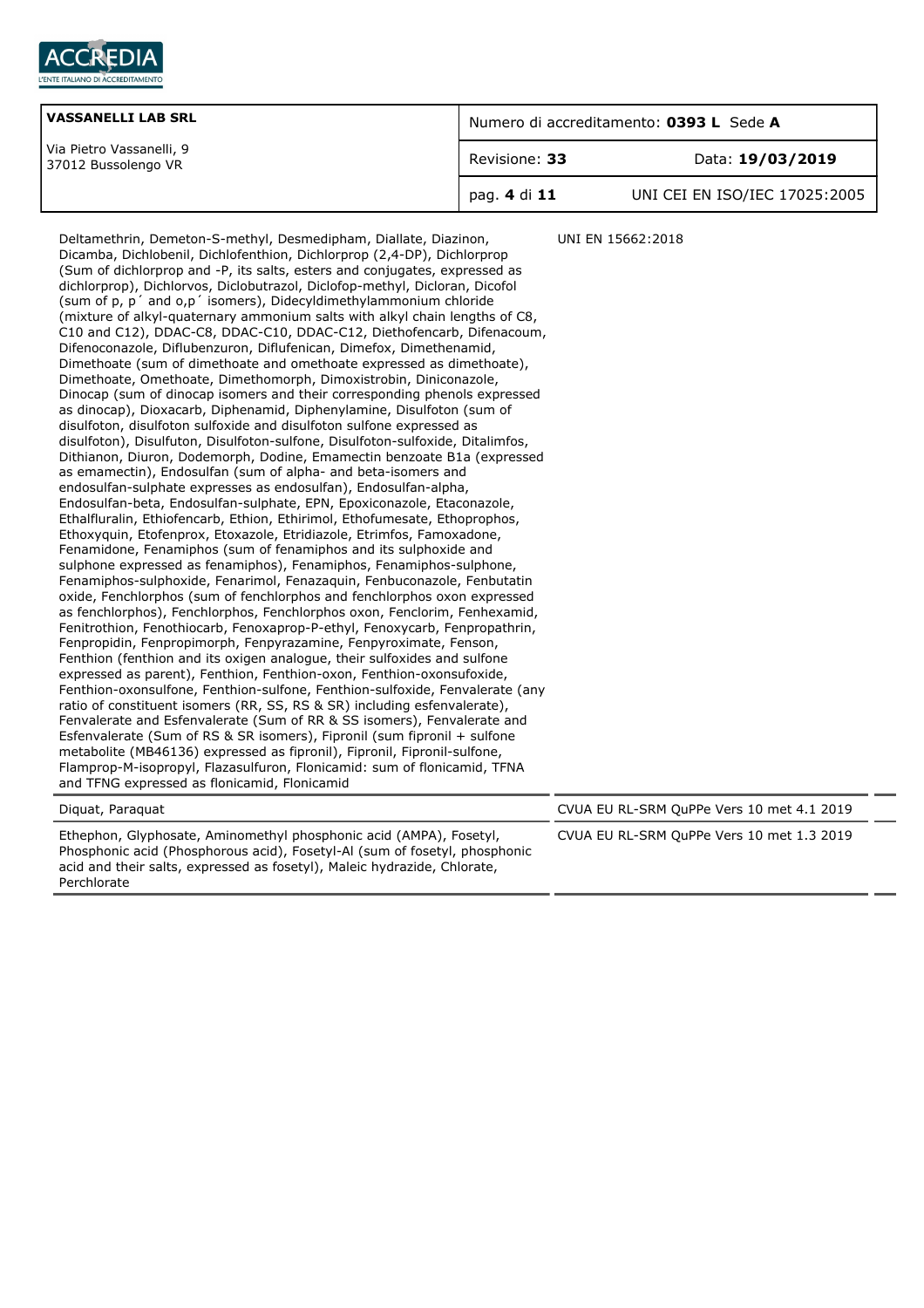

| <b>VASSANELLI LAB SRL</b>                       | Numero di accreditamento: 0393 L Sede A |                               |
|-------------------------------------------------|-----------------------------------------|-------------------------------|
| Via Pietro Vassanelli, 9<br>37012 Bussolengo VR | Revisione: 33                           | Data: 19/03/2019              |
|                                                 | pag. 5 di 11                            | UNI CEI EN ISO/IEC 17025:2005 |

| Mepanipyrim, Mepiquat, Mepronil, Meptyldinocap (sum of 2,4 DNOPC and 2,4 UNI EN 15662:2018<br>DNOP expressed as meptyldinocap), Meptyldinocap (2,4 DNOPC),<br>2,4-DNOP-6-Meptyl (2,4 DNOP), Mesosulfuron-methyl, Mesotrione,<br>Metaldehyde, Metconazole, Metaflumizone (sum of E- and Z- isomers),<br>Metalaxyl and metalaxyl-M (metalaxyl including other mixtures of constituent<br>isomers including metalaxyl-M (sum of isomers)), Metamitron, Metazachlor,<br>Methamidophos, Methidathion, Methiocarb (sum of methiocarb and<br>methiocarb sulfoxide and sulfone, expressed as methiocarb), Methiocarb,<br>Methiocarb-sulfone, Methiocarb-sulfoxide, Metolachlor and S-metolachlor<br>(metolachlor including other mixtures of constituent isomers including<br>S-metolachlor (sum of isomers)), Methomyl and Thiodicarb (sum of<br>methomyl and thiodicarb expressed as methomyl), Methomyl, Thiodicarb,<br>Methoxyfenozide, Metobromuron, Metolcarb, Metoxuron, Metrafenone,<br>Metribuzin, Metsulfuron-methyl, Mevinphos (sum of E- and Z-isomers),<br>Mevinphos, Milbemectin (sum of milbemycin A4 and milbemycin A3,<br>expressed as milbemectin), Milbemycin-A3, Milbemycin-A4, Monocrotophos,<br>Monolinuron, Monouron, Myclobutanil, Naled, Naphthylacetamide and<br>1-naphthylacetic acid (sum of 1-naphthylacetamide and 1-naphthylacetic<br>acid and its salts, expressed as 1-naphythlacetic acid), 1-Naphthylacetic acid<br>(NAA), Naphthalene acetamide (NAD), Napropamide, Nicosulfuron,<br>Nitenpyram, Nitrofen, Nuarimol, Orthosulfamuron, Oryzalin, Oxadiazon,<br>Oxadixyl, Oxamyl, Oxasulfuron, Oxathiapiprolin, Oxydemeton-methyl (sum of<br>oxydemeton-methyl and demeton-S-methylsulfone expressed as<br>oxydemeton-methyl), Demeton-S-methylsulfone,<br>Demeton-S-methylsulfoxide, Oxyfluorfen, Paclobutrazol, Paraoxon, Parathion,<br>Parathion-methyl (sum of Parathion-methyl and paraoxon-methyl expressed<br>as Parathion-methyl), Parathion-methyl, Paraoxon-methyl, Pencycuron,<br>Penconazole, Pendimethalin, Penoxsulam, Penthiopyrad, Permethrin (sum of<br>isomers), Perthan, Pethoxamid, Phenmedipham, Phenthoate, Phorate (sum of<br>phorate, its oxygen analogue and their sulfones expressed as phorate),<br>Phorate, Phorate-oxon, Phorate-sulfone, Phorate-sulfoxide, Phosalone,<br>Phosphamidon, Phosmet (phosmet and phosmet oxon expressed as<br>phosmet), Phosmet, Phosmet-oxon, Phoxim, Picloram, Picolinafen,<br>Picoxystrobin |                                         |
|------------------------------------------------------------------------------------------------------------------------------------------------------------------------------------------------------------------------------------------------------------------------------------------------------------------------------------------------------------------------------------------------------------------------------------------------------------------------------------------------------------------------------------------------------------------------------------------------------------------------------------------------------------------------------------------------------------------------------------------------------------------------------------------------------------------------------------------------------------------------------------------------------------------------------------------------------------------------------------------------------------------------------------------------------------------------------------------------------------------------------------------------------------------------------------------------------------------------------------------------------------------------------------------------------------------------------------------------------------------------------------------------------------------------------------------------------------------------------------------------------------------------------------------------------------------------------------------------------------------------------------------------------------------------------------------------------------------------------------------------------------------------------------------------------------------------------------------------------------------------------------------------------------------------------------------------------------------------------------------------------------------------------------------------------------------------------------------------------------------------------------------------------------------------------------------------------------------------------------------------------------------------------------------------------------------------------------------------------------------------------------------------------------------------------------------------------------------------------------|-----------------------------------------|
| Morpholine, Diethanolamine, Triethanolamine                                                                                                                                                                                                                                                                                                                                                                                                                                                                                                                                                                                                                                                                                                                                                                                                                                                                                                                                                                                                                                                                                                                                                                                                                                                                                                                                                                                                                                                                                                                                                                                                                                                                                                                                                                                                                                                                                                                                                                                                                                                                                                                                                                                                                                                                                                                                                                                                                                        | CVUA EU RL-SRM QuPPe Vers 10 met 7 2019 |
| Piperonyl butoxide, Pirimicarb, Desmethyl-pirimicarb, Pirimiphos-ethyl,<br>Pirimiphos-methyl, Prochloraz (sum of prochloraz and its metabolites<br>containing the 2,4,6-Trichlorophenol moiety expressed as prochloraz),<br>Prochloraz, 2,4,6-Trichlorophenol, Procymidone, Profenofos, Profoxydim,<br>Prohexadione (prohexadione (acid) and its salts expressed as<br>prohexadione-calcium), Promecarb, Prometon, Prometryn, Propachlor:<br>oxalinic derivate of propachlor, expressed as propachlor, Propamocarb (Sum<br>of propamocarb and its salts, expressed as propamocarb), Propanil,<br>Propaguizafop, Propargite, Propazine, Propetamphos, Propham,<br>Propiconazole, Propoxur, Propoxycarbazone, Propyzamide, Proquinazid,<br>Prosulfocarb, Prosulfuron, Prothioconazole, Prothioconazole Desthio,<br>Prothioconazole: prothioconazole-desthio (sum of isomers), Prothiofos,<br>Pymetrozine, Pyraclostrobin, Pyraflufen-ethyl, Pyrazophos, Pyrethrins,<br>Pyridaben, Pyridafol (6-chloro-4-hydroxy-3-phenylpyridazin), Pyridalyl,<br>Pyridaphenthion, Pyridate, Pyridate (sum of pyridate, its hydrolysis product CL<br>9673 (6-chloro-4-hydroxy-3-phenylpyridazin) and hydrolysable conjugates of<br>CL 9673 expressed as pyridate), Pyrifenox, Pyrimethanil, Pyriofenone,<br>Pyriproxyfen, Pyroxsulam, Quinalphos, Quinclorac, Quinoxyfen, Quintozene<br>(sum of quintozene and pentachloro-aniline expressed as quintozene),<br>Quintozene, Pentachloroaniline, Quizalofop-ethyl, Rimsulfuron, Rotenone,<br>Sedaxane, Silthiofam, Simazine, Simetryn, Spinetoram (XDE-175), Spinosad<br>(spinosad, sum of spinosyn A and spinosyn D), Spinosyn A, Spinosyn D,<br>Spirodiclofen, Spiromesifen, Spirotetramat and its 4 metabolites<br>BYI08330-enol, BYI08330-ketohydroxy, BYI08330-monohydroxy, and<br>BYI08330 enol-                                                                                                                                                                                                                                                                                                                                                                                                                                                                                                                                                                                                                                                | UNI EN 15662:2018                       |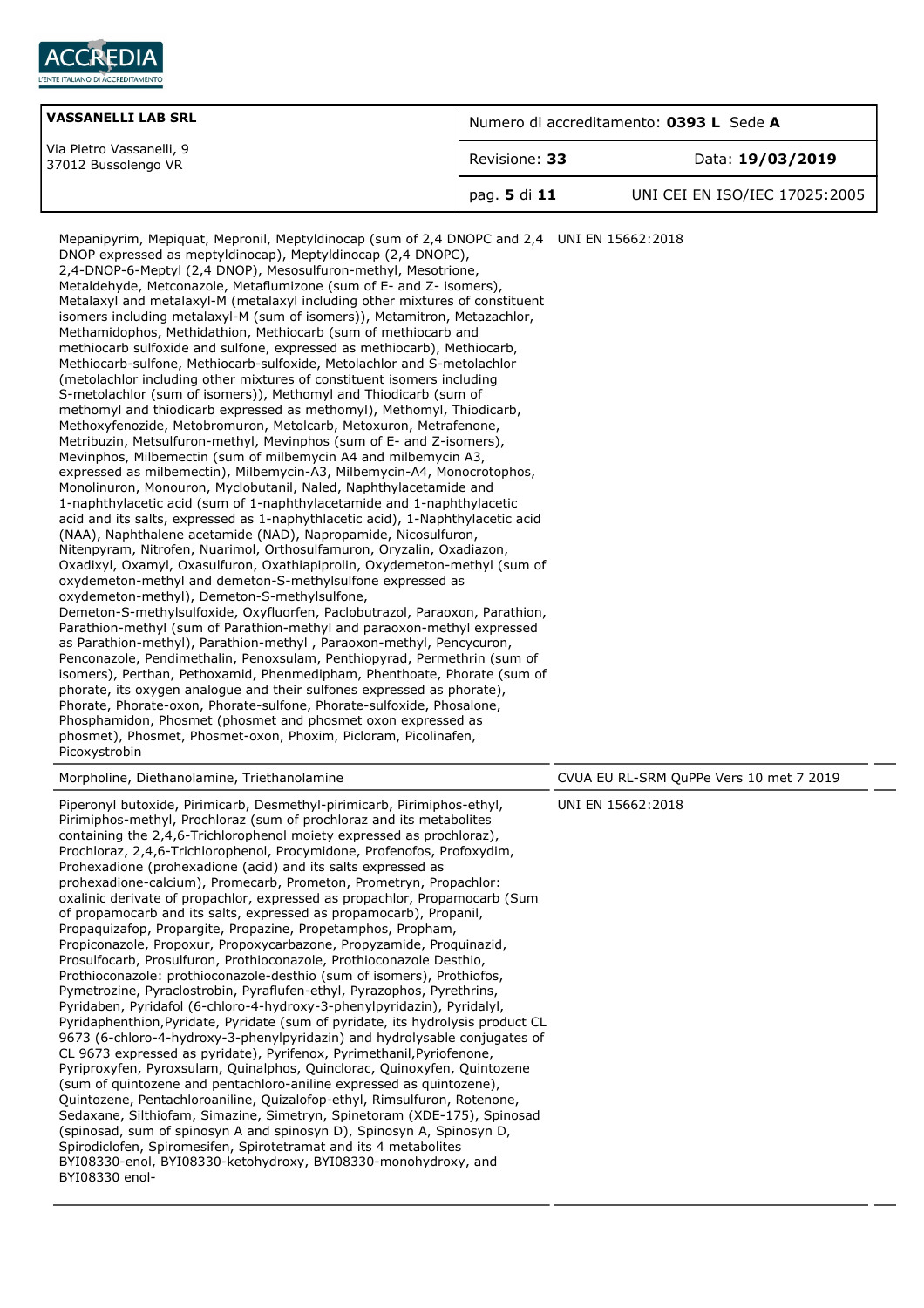

| <b>VASSANELLI LAB SRL</b>                                                                                                                                                                                                                                                                                                                                                                                                                                                                                                                                                                                                                                                                                                                                                                                                                                                                                                                                                                                                                                                                                                                                                                                                                                                                                                                                                                                                                                                                                                                                                                                                                                                                                                                                                                                                                                                                                                                                                                                                                                                                                                                                                                                                                                                                                                                                                                                                                                                                                                                                                                                                                                                                                                                                                                                                                                                                                                                                                                                                                                                                                                                                                                                                                                                                                                                                                                                                                                                                                                                                                                                                                                                                                                                                                                                          | Numero di accreditamento: 0393 L Sede A |                                        |  |
|--------------------------------------------------------------------------------------------------------------------------------------------------------------------------------------------------------------------------------------------------------------------------------------------------------------------------------------------------------------------------------------------------------------------------------------------------------------------------------------------------------------------------------------------------------------------------------------------------------------------------------------------------------------------------------------------------------------------------------------------------------------------------------------------------------------------------------------------------------------------------------------------------------------------------------------------------------------------------------------------------------------------------------------------------------------------------------------------------------------------------------------------------------------------------------------------------------------------------------------------------------------------------------------------------------------------------------------------------------------------------------------------------------------------------------------------------------------------------------------------------------------------------------------------------------------------------------------------------------------------------------------------------------------------------------------------------------------------------------------------------------------------------------------------------------------------------------------------------------------------------------------------------------------------------------------------------------------------------------------------------------------------------------------------------------------------------------------------------------------------------------------------------------------------------------------------------------------------------------------------------------------------------------------------------------------------------------------------------------------------------------------------------------------------------------------------------------------------------------------------------------------------------------------------------------------------------------------------------------------------------------------------------------------------------------------------------------------------------------------------------------------------------------------------------------------------------------------------------------------------------------------------------------------------------------------------------------------------------------------------------------------------------------------------------------------------------------------------------------------------------------------------------------------------------------------------------------------------------------------------------------------------------------------------------------------------------------------------------------------------------------------------------------------------------------------------------------------------------------------------------------------------------------------------------------------------------------------------------------------------------------------------------------------------------------------------------------------------------------------------------------------------------------------------------------------------|-----------------------------------------|----------------------------------------|--|
| Via Pietro Vassanelli, 9<br>37012 Bussolengo VR                                                                                                                                                                                                                                                                                                                                                                                                                                                                                                                                                                                                                                                                                                                                                                                                                                                                                                                                                                                                                                                                                                                                                                                                                                                                                                                                                                                                                                                                                                                                                                                                                                                                                                                                                                                                                                                                                                                                                                                                                                                                                                                                                                                                                                                                                                                                                                                                                                                                                                                                                                                                                                                                                                                                                                                                                                                                                                                                                                                                                                                                                                                                                                                                                                                                                                                                                                                                                                                                                                                                                                                                                                                                                                                                                                    | Revisione: 33<br>Data: 19/03/2019       |                                        |  |
|                                                                                                                                                                                                                                                                                                                                                                                                                                                                                                                                                                                                                                                                                                                                                                                                                                                                                                                                                                                                                                                                                                                                                                                                                                                                                                                                                                                                                                                                                                                                                                                                                                                                                                                                                                                                                                                                                                                                                                                                                                                                                                                                                                                                                                                                                                                                                                                                                                                                                                                                                                                                                                                                                                                                                                                                                                                                                                                                                                                                                                                                                                                                                                                                                                                                                                                                                                                                                                                                                                                                                                                                                                                                                                                                                                                                                    | pag. 6 di 11                            | UNI CEI EN ISO/IEC 17025:2005          |  |
| Spirotetramat_BYI 03380-monohydroxy, Spiroxamine, Sulcotrione,<br>Sulfallate, Sulfosulfuron, Sulfotep, Sulfoxaflor (sum of isomers),<br>Tebuconazole, Tebufenozide, Tebufenpyrad, Tebupirimifos, Tecnazene,<br>Teflubenzuron, Tefluthrin, Tembotrione, Tepraloxydim, Terbufos,<br>Terbumeton, Terbuthylazine, Terbutryn, Tetrachlorvinphos, Tetraconazole,<br>Tetradifon, Tetramethrin, Thiabendazole, Thiacloprid, Thiamethoxam,<br>Thiencarbazone-methyl, Thifensulfuron-methyl, Thiobencarb, Thionazin,<br>Thiophanate-methyl, Thiram, Tiocarbazil, Tolclofos-methyl, Tolylfluanid (Sum<br>of tolylfluanid and dimethylaminosulfotoluidide expressed as tolylfluanid),<br>Tolylfluanid, Dimethylaminosulfotoluidide (DMST), Tralkoxydim,<br>Tralomethrin, Triadimefon, Triadimenol (any ratio of constituent isomers),<br>Tri-allate, Triasulfuron, Triazamate, Triazophos, Tribenuron-methyl,<br>Trichlorfon, Triclopyr, Tricyclazole, Trifloxystrobin, Triflumizole: Triflumizole<br>and metabolite<br>FM-6-1(N-(4-chloro-2-trifluoromethylphenyl)-n-propoxyacetamidine),<br>expressed as Triflumizole, Triflumizole,<br>FM-6-1(N-(4-chloro-2-trifluoromethylphenyl)-n-propoxyacetamidine),<br>Triflumuron, Trifluralin, Triforine, Triflusulfuron methyl, Trinexapac-ethyl,<br>Triticonazole, Tritosulfuron, Valifenalate, Vamidothion, Vinclozolin, Zoxamide<br>TFNA, TFNG, Florasulam, Fluazifop-P (sum of all the constituent isomers of<br>fluazifop, its esters and its conjugates, expressed as fluazifop), Fluazifop,<br>Fluazifop-P-butyl, Fluazinam, Flubendiamide, Fludioxonil, Flufenacet (sum of<br>all compounds containing the N fluorophenyl-N-isopropyl moiety expressed<br>as flufenacet equivalent), Flufenoxuron, Flumioxazine, Fluometuron,<br>Fluopicolide, Fluopyram, Fluoxastrobin, Fluquinconazole, Flurochloridone,<br>Fluroxypyr (sum of fluroxypyr, its salts, its esters, and its conjugates,<br>expressed as fluroxypyr), Fluroxypir, Fluroxypyr-mepthyl, Flusilazole,<br>Flutriafol, Tau-Fluvalinate, Folpet (sum of folpet and phtalimide, expressed as<br>folpet), Folpet, Phthalimide, Fonofos, Forchlorfenuron, Formetanate: Sum of<br>formetanate and its salts expressed as formetanate(hydrochloride),<br>Formothion, Fosthiazate, Furalaxil, Furathiocarb, Giberellic acid,<br>Halosulfuron-methyl, Haloxyfop (Sum of haloxyfop, its esters, salts and<br>conjugates expressed as haloxyfop (sum of the R- and S- isomers at any<br>ratio)), Haloxyfop-R-methyl, Heptachlor (sum of heptachlor and heptachlor<br>epoxide expressed as heptachlor), Heptachlor, Cis-Heptachlorepoxid,<br>Trans-Heptachlorepoxid, Heptenophos, Hexachlorobenzene,<br>Hexachlorocyclohexane (HCH), sum of isomers, except the gamma isomer,<br>Alpha-HCH, Beta-HCH, Delta-HCH, Epsilon-HCH, Hexaconazole,<br>Hexaflumuron, Hexythiazox, Imazalil, Imazamethabenz-methyl, Imazamox<br>(Sum of imazamox and its salts, expressed as imazamox), Imazaquin,<br>Imazosulfuron, Imidacloprid, Indoxacarb, Iodofenphos, Ioxynil (sum of<br>Ioxynil, its salts and its esters, expressed as ioxynil), Ioxynil, Ioxynil-methyl,<br>Ipconazole, Iprodione, Iprovalicarb, Isodrin, Isofenphos, Isofenphos-methyl,<br>Isopropalin, Isoproturon, Isopyrazam, Isoxaben, Isoxaflutole (sum of<br>isoxaflutole and its diketonitrile-metabolite, expressed as isoxaflutole),<br>Isoxaflutole, Isoxaflutole RPA 202248, Kresoxim-methyl, Lenacil, Lindane<br>(Gamma-HCH), Linuron, Lufenuron, Malathion (sum of malathion and<br>malaoxon expressed as malathion), Malaoxon, Malathion, Mandipropamid,<br>Matrine, MCPA and MCPB (MCPA, MCPB including their salts, esters and<br>conjugates expressed as MCPA), MCPA, MCPB, Mecarbam, Mecoprop (sum of<br>mecoprop-p and mecoprop expressed as mecoprop), |                                         | UNI EN 15662:2018<br>UNI EN 15662:2018 |  |

#### **Alimenti di origine vegetale e loro prodotti trasformati e derivati/Food of plant origin and their processed products and derivatives**

| Denominazione della prova / Campi di prova    | Metodo di prova                             | O&I |
|-----------------------------------------------|---------------------------------------------|-----|
| Cadmio, Cromo, Piombo/Cadmium, Chromium, Lead | UNI EN 13805:2014 +<br>UNI EN 14083:2003    |     |
| Rame/Copper                                   | Rapporti ISTISAN 1996/34 pag $85 +$ pag 119 |     |
| Alimenti non grassi/Non fatty foods           |                                             |     |
| Denominazione della prova / Campi di prova    | Metodo di prova                             | O&I |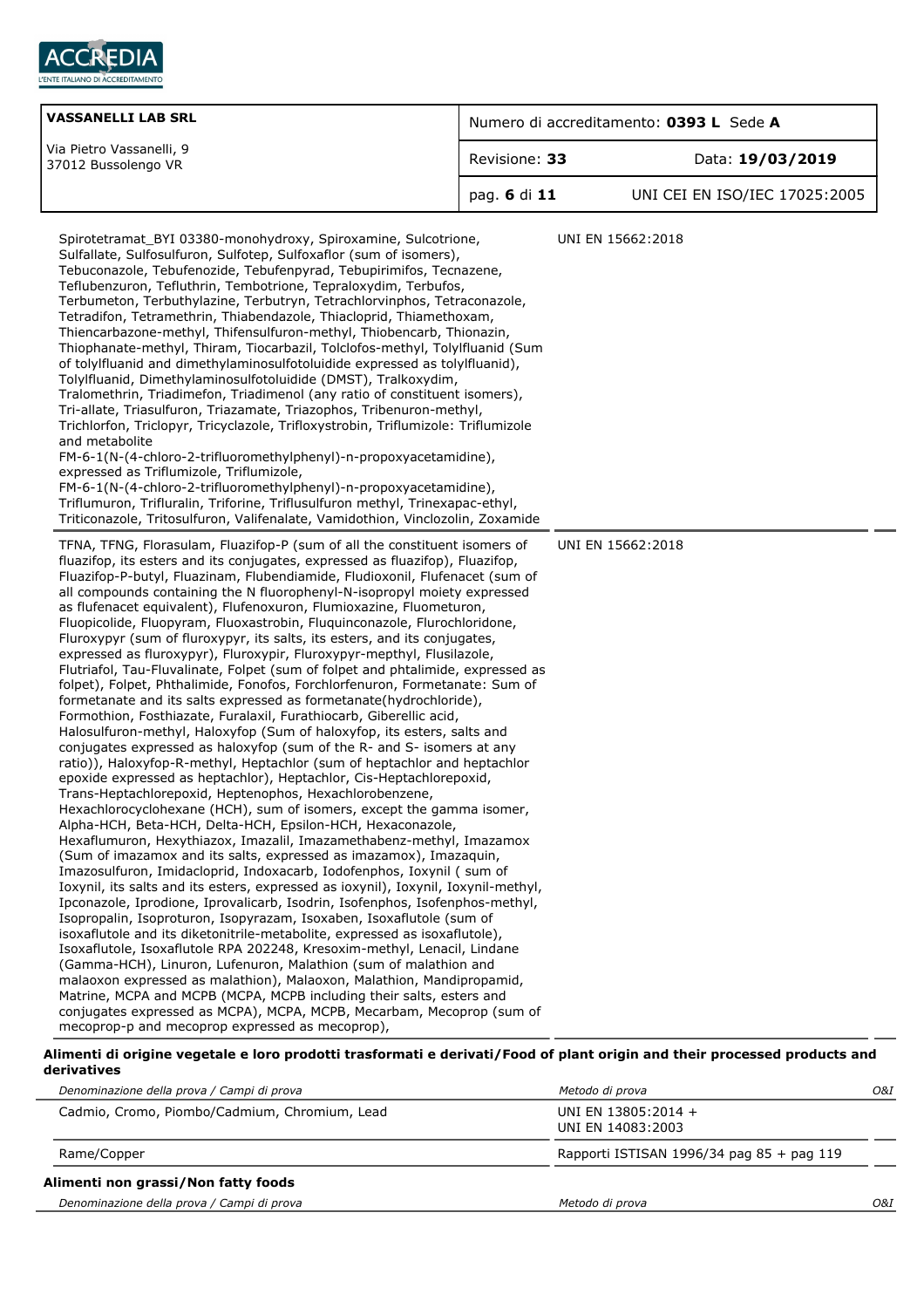

| <b>VASSANELLI LAB SRL</b>                                                                                                                                                                                                                                                                                                                                                                                              | Numero di accreditamento: 0393 L Sede A |                                                                                                                    |     |
|------------------------------------------------------------------------------------------------------------------------------------------------------------------------------------------------------------------------------------------------------------------------------------------------------------------------------------------------------------------------------------------------------------------------|-----------------------------------------|--------------------------------------------------------------------------------------------------------------------|-----|
| Via Pietro Vassanelli, 9<br>37012 Bussolengo VR                                                                                                                                                                                                                                                                                                                                                                        | Revisione: 33                           | Data: 19/03/2019                                                                                                   |     |
|                                                                                                                                                                                                                                                                                                                                                                                                                        | pag. 7 di 11                            | UNI CEI EN ISO/IEC 17025:2005                                                                                      |     |
| Dithiocarbamates (dithiocarbamates expressed as CS2, including maneb,<br>mancozeb, metiram, propineb, thiram and ziram)                                                                                                                                                                                                                                                                                                |                                         | UNI EN 12396-2:1999                                                                                                |     |
| <b>Bevande spiritose/Spirit drinks</b>                                                                                                                                                                                                                                                                                                                                                                                 |                                         |                                                                                                                    |     |
| Denominazione della prova / Campi di prova                                                                                                                                                                                                                                                                                                                                                                             |                                         | Metodo di prova                                                                                                    | O&I |
| Acidità totale, Acidità fissa, Acidità volatile/Total acidity, Fixed acidity,<br><b>Volatile Acidity</b>                                                                                                                                                                                                                                                                                                               |                                         | Reg CE 2870/2000 19/12/2000 GU CE L333<br>29/12/2000 All III.3 Reg UE 635/2016<br>22/04/2016 GU UE L108 23/04/2016 |     |
| Dibutyl phthalate (DBP), Bis (2-ethylhexyl) phthalate (DEHP), Butyl benzyl<br>phthalate (BBP), Di-isobutyl phthalate (DiBP)                                                                                                                                                                                                                                                                                            |                                         | Risoluzione OIV OENO 521 2013                                                                                      |     |
| Estratto secco totale/Total dry extract                                                                                                                                                                                                                                                                                                                                                                                |                                         | OIV-MA-BS-10 R2009                                                                                                 |     |
| Massa volumica a 20 °C e Densità relativa a 20 °C/Density (20°C)                                                                                                                                                                                                                                                                                                                                                       |                                         | OIV-MA-BS-06 R2009                                                                                                 |     |
| Sostanze volatili e metanolo (Metanolo, 1-Propanolo, 2-Metil, 1-Propanolo,<br>2-Metil, 1-Butanolo, 3-Metil, 1-Butanolo, Acetato di etile, 1-Butanolo,<br>2-Butanolo, Acetaldeide, Acetale)/Volatile substances and methanol<br>(Methanol, Propan-1-ol, 2-methylpropan-1-ol, 2-methyl-butan-1-ol,<br>3-methyl-butan-1-ol, Ethyl acetate, butan-1-ol, butan-2-ol, ethanal<br>(acetaldehyde), 1,1-diethoxyethane (acetal) |                                         | Reg CE 2870/2000 19/12/2000 GU CE L333<br>29/12/2000 All III                                                       |     |
| Titolo alcolometrico volumico/Real alcoholic strength                                                                                                                                                                                                                                                                                                                                                                  |                                         | Reg CE 2870/2000 19/12/2000 GU CE L333<br>29/12/2000 All I App I + App II met B                                    |     |
| <b>Birra/Beer</b>                                                                                                                                                                                                                                                                                                                                                                                                      |                                         |                                                                                                                    |     |
| Denominazione della prova / Campi di prova                                                                                                                                                                                                                                                                                                                                                                             |                                         | Metodo di prova                                                                                                    | O&I |
| Acidità totale/Total acidity                                                                                                                                                                                                                                                                                                                                                                                           |                                         | DM 21/09/1970 SO GU nº 105 28/04/1971 Met<br>8                                                                     |     |
| Acidità volatile/Volatile Acidity                                                                                                                                                                                                                                                                                                                                                                                      |                                         | DM 21/09/1970 SO GU nº 105 28/04/1971 Met<br>9                                                                     |     |
| Ceneri e alcalinità delle ceneri /Ash and Alkalinity of ash                                                                                                                                                                                                                                                                                                                                                            |                                         | DM 21/09/1970 SO GU nº 105 28/04/1971 Met<br>10                                                                    |     |
| Estratto (da calcolo)/Extract (by calculation)                                                                                                                                                                                                                                                                                                                                                                         |                                         | DM 21/09/1970 SO GU nº 105 28/04/1971 Met<br>6                                                                     |     |
| Grado alcolico/Alcoholic strength                                                                                                                                                                                                                                                                                                                                                                                      |                                         | DM 21/09/1970 SO GU nº 105 28/04/1971 Met<br>5                                                                     |     |
| Grado saccarometrico (da calcolo)/Original Exctract (Plato - by calculation)                                                                                                                                                                                                                                                                                                                                           |                                         | DM 21/09/1970 SO GU nº 105 28/04/1971 Met<br>7                                                                     |     |
| Limpidità /Limpidity                                                                                                                                                                                                                                                                                                                                                                                                   |                                         | DM 21/09/1970 SO GU nº 105 28/04/1971 Met<br>3                                                                     |     |
| Peso specifico a 20° C/Specific gravity at 20°C                                                                                                                                                                                                                                                                                                                                                                        |                                         | DM 21/09/1970 SO GU nº 105 28/04/1971 Met<br>4                                                                     |     |
| Cereali e derivati/Cereals and their processed products                                                                                                                                                                                                                                                                                                                                                                |                                         |                                                                                                                    |     |
| Denominazione della prova / Campi di prova                                                                                                                                                                                                                                                                                                                                                                             |                                         | Matodo di prova                                                                                                    | O&T |

| Denominazione della prova / Campi di prova                                                                                                                                                                                                                                                                                                                                                                                                                                                                                                                                              | Metodo di prova     | O&I |
|-----------------------------------------------------------------------------------------------------------------------------------------------------------------------------------------------------------------------------------------------------------------------------------------------------------------------------------------------------------------------------------------------------------------------------------------------------------------------------------------------------------------------------------------------------------------------------------------|---------------------|-----|
| Aflatossina B1, Aflatossina B2, Aflatossina G1, Aflatossina G2, Aflatossine<br>totali (B1, B2, G1, G2) (da calcolo), Ocratossina A, Deossinivalenolo,<br>Fumonisina B1, Fumonisina B2 + Fumonisina B1 + Fumonisina B2 (da<br>calcolo), Zearalenone (ZEA)/ Aflatoxin B1, Aflatoxin B2, Aflatoxin G1,<br>Aflatoxin G2, Aflatoxins sum (B1, B2, G1, G2), (by calculation), Ochratoxin A<br>(OTA), Deoxynivalenol (DON), Fumonisin B1, Fumonisin B2, Fumonisin B1 +<br>Fumonisin B2 (by calculation), Zearalenon Aflatoxins B1, B2, G1, G2 $> 0.5$<br>µg/Kg;<br>Ochratoxin $A > 0.5$ ug/Kg; | POP 379 rev. 1 2018 |     |
| Deoxynivalenol $>$ 50 $\mu$ g/Kg;                                                                                                                                                                                                                                                                                                                                                                                                                                                                                                                                                       |                     |     |
| Fumonisins $B1,B2 > 100 \mu q/Kq$ ;                                                                                                                                                                                                                                                                                                                                                                                                                                                                                                                                                     |                     |     |
| Zearalenon $>$ 5 µg/Kg                                                                                                                                                                                                                                                                                                                                                                                                                                                                                                                                                                  |                     |     |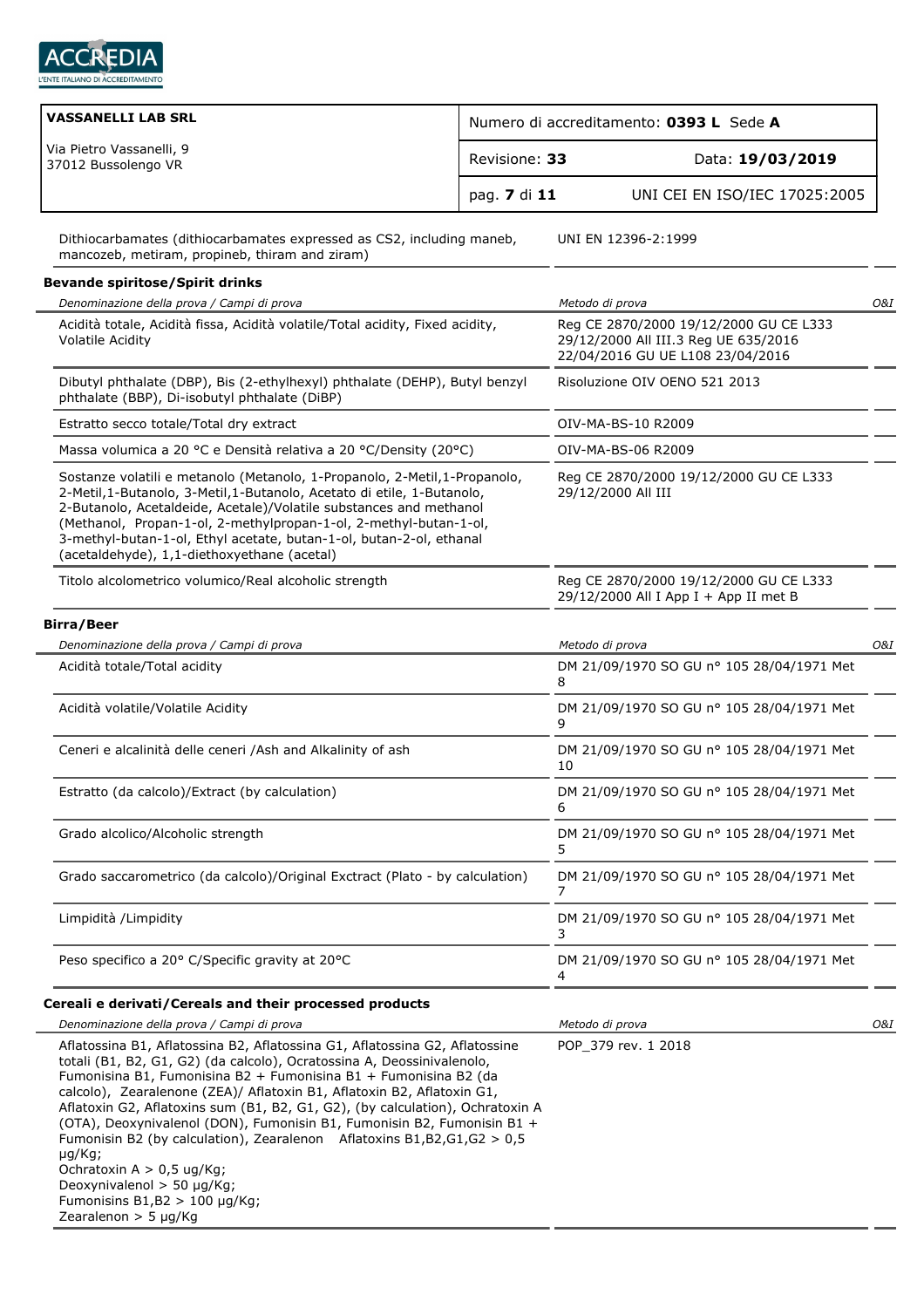

| VASSANELLI LAB SRL                              | Numero di accreditamento: 0393 L Sede A |                               |  |
|-------------------------------------------------|-----------------------------------------|-------------------------------|--|
| Via Pietro Vassanelli, 9<br>37012 Bussolengo VR | Revisione: 33                           | Data: 19/03/2019              |  |
|                                                 | pag. 8 di 11                            | UNI CEI EN ISO/IEC 17025:2005 |  |

## **Cereali, frutti in guscio e prodotti derivati/Cereal, Nuts and by products.**

| Denominazione della prova / Campi di prova                                                                                                                                                                                       | Metodo di prova       | O&I |
|----------------------------------------------------------------------------------------------------------------------------------------------------------------------------------------------------------------------------------|-----------------------|-----|
| Aflatossina B1, Aflatossina B2, Aflatossina G1, Aflatossina G2,<br>Aflatossine totali (B1, B2, G1, G2) (da calcolo)/Aflatoxin B1, Aflatoxin B2,<br>Aflatoxin G1, Aflatoxin G2, Aflatoxins sum (B1, B2, G1, G2), (by calculation) | UNI EN ISO 16050:2011 |     |
| Mosti concentrati rettificati/Rectified concentrated<br>grape must                                                                                                                                                               |                       |     |
| Denominazione della prova / Campi di prova                                                                                                                                                                                       | Metodo di prova       | O&I |
| Acidità totale/Total acidity                                                                                                                                                                                                     | OIV-MA-F1-05 R2011    |     |
| Anidride solforosa totale/Total sulphur dioxide                                                                                                                                                                                  | OIV-MA-F1-07 R2011    |     |
| Caratteristiche cromatiche/Chromatic properties                                                                                                                                                                                  | OIV-MA-F1-08 R2011    |     |
| Cationi totali/Total cations                                                                                                                                                                                                     | OIV-MA-F1-09 R2012    |     |
| Conduttività/Conductivity                                                                                                                                                                                                        | OIV-MA-F1-01 R2011    |     |
| Idrossimetilfurfurale/Hydroxymethylfurfural (HMF)                                                                                                                                                                                | OIV-MA-F1-02 R2011    |     |
| Indice di Folin-Ciocalteu/Folin-Ciocalteu Index (IFC)                                                                                                                                                                            | OIV-MA-F1-13 R2015    |     |
| Meso-inositolo, Scillo-inositolo, Saccarosio/Meso-inositol, Scyllo-inositol,<br>Sucrose                                                                                                                                          | OIV-MA-F1-12 R2015    |     |
| pH                                                                                                                                                                                                                               | OIV-MA-F1-06 R2011    |     |

| Denominazione della prova / Campi di prova                          | Metodo di prova    | 0&I |
|---------------------------------------------------------------------|--------------------|-----|
| Titolo alcolometrico volumico effettivo/Acquired alcoholic strength | OIV-MA-F1-03 R2011 |     |

## **Mosti, Mosti concentrati,Mosti concentrati rettificati/Grape must, Concentrated grape must, Rectified concentrated grape must**

| Denominazione della prova / Campi di prova                                                           | Metodo di prova                                                                                                                  | O&I |
|------------------------------------------------------------------------------------------------------|----------------------------------------------------------------------------------------------------------------------------------|-----|
| Tenore zuccherino (Grado rifrattometrico Brix)/Sugar concentration<br>(Refractive index at 20°C)     | OIV-MA-AS2-02 R2012                                                                                                              |     |
| Oli d'oliva/Olive oils                                                                               |                                                                                                                                  |     |
| Denominazione della prova / Campi di prova                                                           | Metodo di prova                                                                                                                  | O&I |
| Acidità/Acidity                                                                                      | Reg CEE 2568/1991 11/07/1991 GU CEE<br>L248 05/09/1991 All II<br>Reg UE 1227/2016 27/07/2016 GU UE L202/7<br>28/07/2016 All I    |     |
| Analisi spettrofotometrica nell'ultravioletto/Spectrophotometric investigation<br>in the ultraviolet | Reg CEE 2568/1991 11/07/1991 GU CEE<br>L248 05/09/1991 All IX<br>Reg UE 1833/2015 12/10/2015 GU UE L266/29<br>13/10/2015 All III |     |
| Esteri metilici degli acidi grassi/Fatty acid methyl esters                                          | Reg CEE 2568/1991 11/07/1991 GU CEE L248<br>05/09/1991 All X Reg UE 1833/2015<br>12/10/2015 GU UE L266/29 13/10/2015 All IV      |     |
| Numero di perossidi/Peroxide value                                                                   | Reg CEE 2568/1991 11/07/1991 GU CEE L248<br>05/09/1991 All III REG UE 1748/2016 GU CE<br>L273 08/10/2016 All I                   |     |
|                                                                                                      |                                                                                                                                  |     |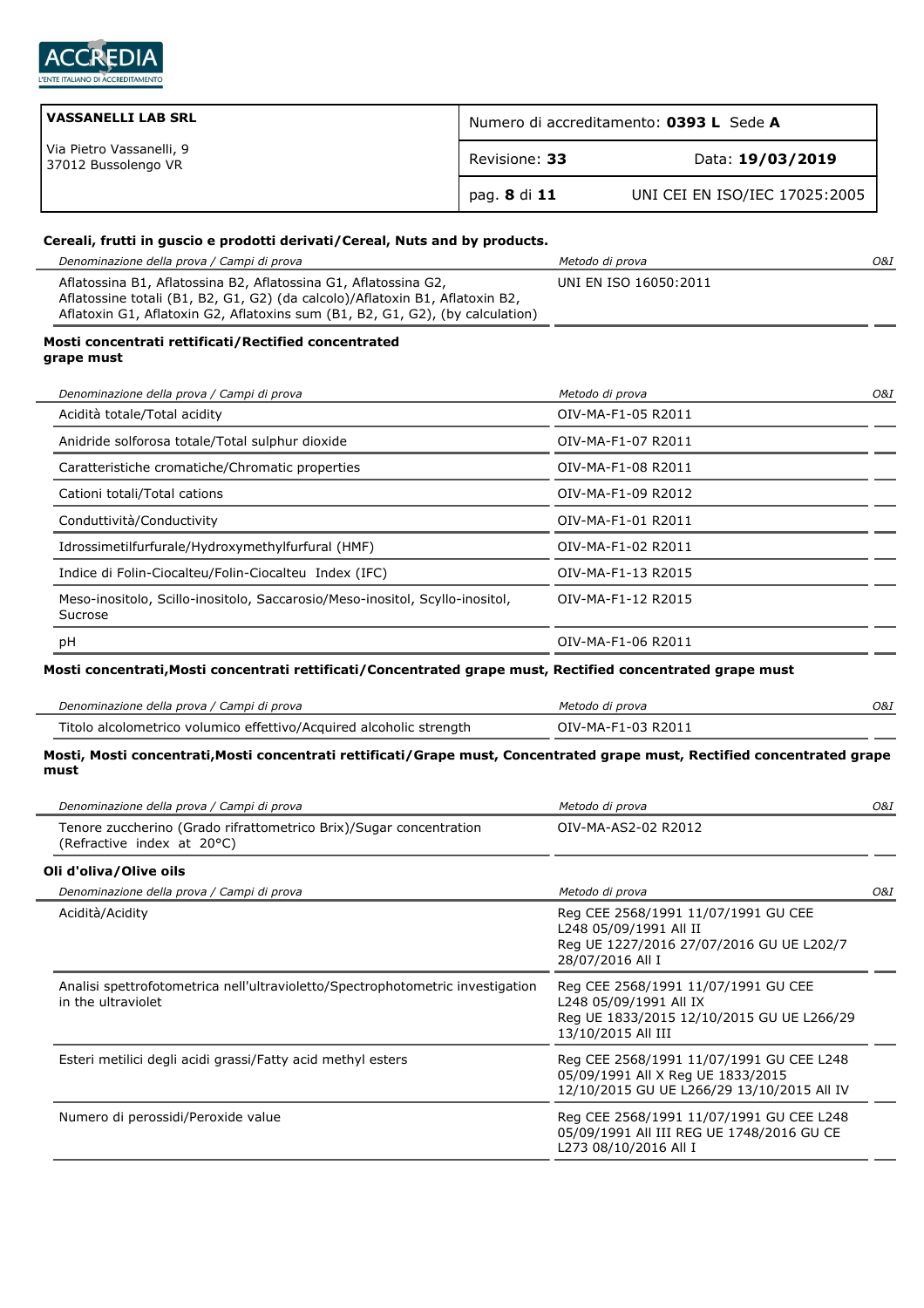

| VASSANELLI LAB SRL                              | Numero di accreditamento: 0393 L Sede A |                               |  |
|-------------------------------------------------|-----------------------------------------|-------------------------------|--|
| Via Pietro Vassanelli, 9<br>37012 Bussolengo VR | Revisione: 33                           | Data: 19/03/2019              |  |
|                                                 | pag. 9 di 11                            | UNI CEI EN ISO/IEC 17025:2005 |  |

**Spezie, Caffè, Caffè verde, Cacao, Erbe aromatiche ed infusionali, Frutta fresca e frutta secca e relativi prodotti trasformati, Prodotti ortofrutticoli ad alto contenuto di olio (frutta a guscio, semi e frutti oleaginosi) e loro trasformati/ Spices, Coffee, Green coffee, Cocoa, Aromatic herbs, Herbal teas, Fresh and dried fruits and their processed products, Fruit and vegetable products with a high oil content (nuts, seeds and oleaginous fruits) and their processed products**

| Denominazione della prova / Campi di prova                                                                                                                                                                                                                                                                                                                                    | Metodo di prova                                           | O&I |
|-------------------------------------------------------------------------------------------------------------------------------------------------------------------------------------------------------------------------------------------------------------------------------------------------------------------------------------------------------------------------------|-----------------------------------------------------------|-----|
| Aflatossina B1, Aflatossina B2, Aflatossina G1, Aflatoxin G1, Aflatossina G2,<br>Aflatossine totali (B1, B2, G1, G2) (da calcolo),<br>Ocratossina A                                                                                                                                                                                                                           | POP_379 rev. 1 2018                                       |     |
| Aflatoxin B1, Aflatoxin B2, Aflatoxin G1, Aflatoxin G2, Aflatoxins sum (B1,<br>B2, G1, G2) (by calculation), Ochratoxin A (OTA)<br>Aflatoxins B1, B2, G1, G2 > 0, 5 µg/Kg;<br>Ochratoxin A $> 0.5$ µg/Kg                                                                                                                                                                      |                                                           |     |
| Suoli agricoli (terreni)/Agricultural soils                                                                                                                                                                                                                                                                                                                                   |                                                           |     |
| Denominazione della prova / Campi di prova                                                                                                                                                                                                                                                                                                                                    | Metodo di prova                                           | O&I |
| pH in acqua/pH in water                                                                                                                                                                                                                                                                                                                                                       | DM 13/09/1999 SO nº 185 GU nº 248<br>21/10/1999 Met III.1 |     |
| Vegetali e Prodotti vegetali/Vegetals and their processed products                                                                                                                                                                                                                                                                                                            |                                                           |     |
| Denominazione della prova / Campi di prova                                                                                                                                                                                                                                                                                                                                    | Metodo di prova                                           | O&I |
| Bromuro inorganico totale/Total inorganic Bromide                                                                                                                                                                                                                                                                                                                             | CVUA EURL-SRM QuPPe Vers 10 met 1.4 2019                  |     |
| Nitrati, Nitriti/Nitrates, Nitrites                                                                                                                                                                                                                                                                                                                                           | UNI EN 12014-2:2018                                       |     |
| Vini bianchi/White wines                                                                                                                                                                                                                                                                                                                                                      |                                                           |     |
| Denominazione della prova / Campi di prova                                                                                                                                                                                                                                                                                                                                    | Metodo di prova                                           | O&I |
| Carbossimetilcellulosa (CMC)/Carboxymethyl cellulose (CMC)                                                                                                                                                                                                                                                                                                                    | OIV-MA-AS315-22 R2010                                     |     |
| Vini, Mosti, Mosti concentrati, Mosti concentrati rettificati/Wine, Grape must, Concentrated grape must, Rectified<br>concentrated<br>grape must                                                                                                                                                                                                                              |                                                           |     |
| Denominazione della prova / Campi di prova                                                                                                                                                                                                                                                                                                                                    | Metodo di prova                                           | O&I |
| Ocratossina A/Ochratoxin A                                                                                                                                                                                                                                                                                                                                                    | OIV-MA-AS315-10 R2011                                     |     |
| Vini, Mosti, Mosti concentrati/Wine, Grape must, Concentrated grape must                                                                                                                                                                                                                                                                                                      |                                                           |     |
| Denominazione della prova / Campi di prova                                                                                                                                                                                                                                                                                                                                    | Metodo di prova                                           | O&I |
| Caratteristiche cromatiche/Chromatic Characteristics                                                                                                                                                                                                                                                                                                                          | OIV-MA-AS2-07B R2009                                      |     |
| Vini, Mosti, Sottoprodotti del sughero/Wine, Grape must, Cork by-products                                                                                                                                                                                                                                                                                                     |                                                           |     |
| Denominazione della prova / Campi di prova                                                                                                                                                                                                                                                                                                                                    | Metodo di prova                                           | O&I |
| 2,4,6-Tricloroanisolo, 2,3,4,6-Tetracloroanisolo, 2,4,6-Tribromoanisolo,<br>Guaiacolo, Geosmina/ 2,4,6-Trichloroanisole, 2,3,4,6-Tetrachloroanisole,<br>2,4,6-Tribromoanisole, Guaiacol, Geosmin (2,4,6-Tricloroanisolo,<br>2,4,6-Tribromoanisolo (>0,2 ng/l o ng/g); 2,3,4,6-Tetracloroanisolo (>0,6<br>ng/l o ng/g); Guaiacolo (>2 µg/l o µg/g); Geosmina (>5 ng/l o ng/g)) | POP 149 rev. 5 2017                                       |     |
| Vini, Mosti/Wine, Grape must                                                                                                                                                                                                                                                                                                                                                  |                                                           |     |
| Denominazione della prova / Campi di prova                                                                                                                                                                                                                                                                                                                                    | Metodo di prova                                           | 0&I |
| Acidità fissa/Fixed acidity                                                                                                                                                                                                                                                                                                                                                   | OIV-MA-AS313-03 R2009                                     |     |
| Acidità totale/Total acidity                                                                                                                                                                                                                                                                                                                                                  | OIV-MA-AS313-01 R2015                                     |     |
| Acidità volatile (distillazione)/Volatile Acidity (distillation) (Acidità volatile<br>(distillazione) (>0,02 g/l))                                                                                                                                                                                                                                                            | POP_161 rev. 3 2017                                       |     |
| Acidità volatile/Volatile Acidity                                                                                                                                                                                                                                                                                                                                             | OIV-MA-AS313-02 R2015                                     |     |
| Acido malico, Acido lattico, Acido citrico, Acido tartarico, Acido acetico,<br>Glicerina/Malic acid, Lactic acid, Tartaric acid, Acetic acid, Glycerol                                                                                                                                                                                                                        | OIV-MA-AS313-04 R2009                                     |     |
| Acido sorbico/Sorbic acid                                                                                                                                                                                                                                                                                                                                                     | OIV-MA-AS313-20 R2006                                     |     |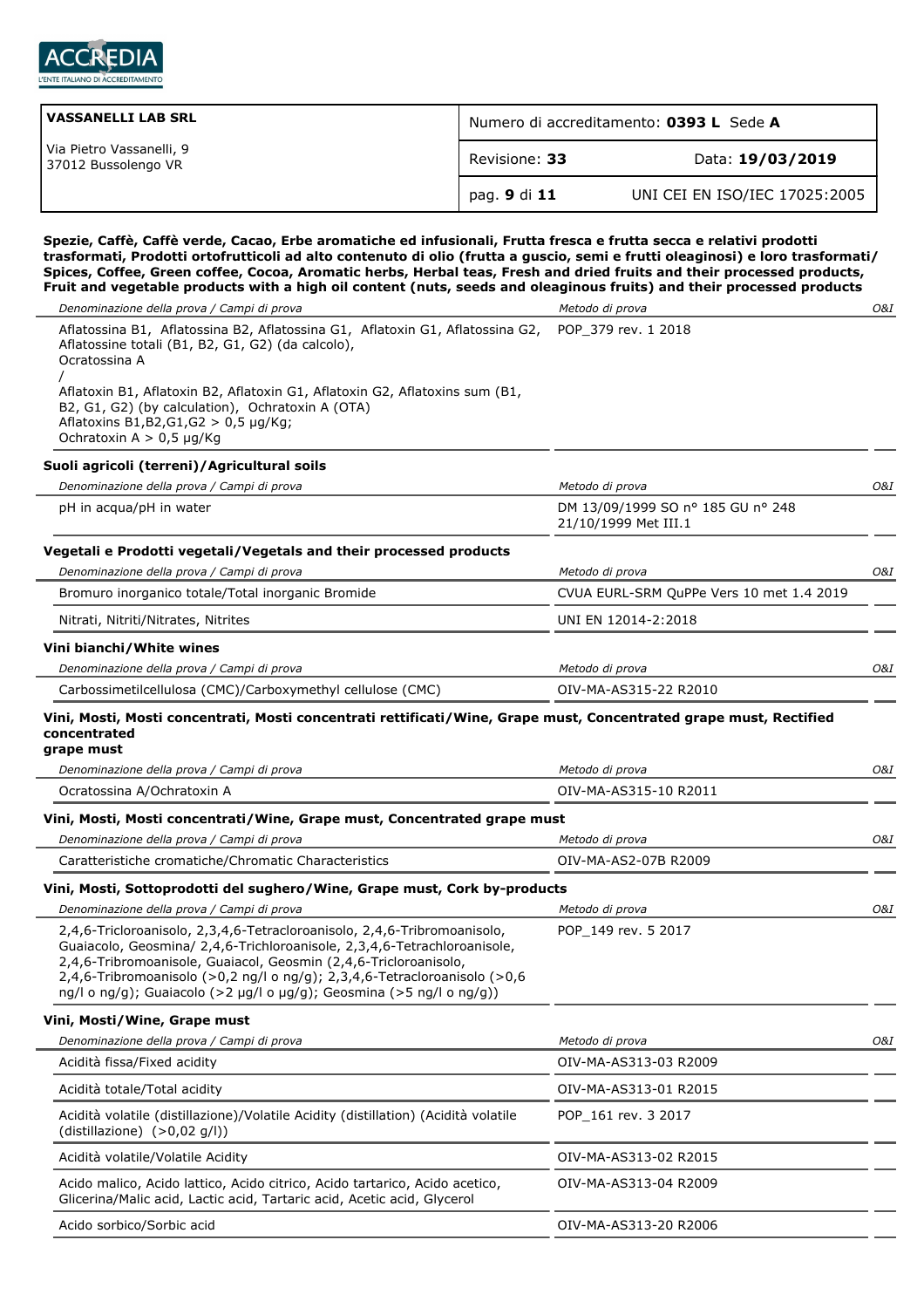

| VASSANELLI LAB SRL                                                                                                                                                                                                                                                                                                                                                                                                                                                                                                                                                                                                                                                                                                                                                                                                                                                                                                                                                                                                                                    | Numero di accreditamento: 0393 L Sede A |                                                                                                          |  |
|-------------------------------------------------------------------------------------------------------------------------------------------------------------------------------------------------------------------------------------------------------------------------------------------------------------------------------------------------------------------------------------------------------------------------------------------------------------------------------------------------------------------------------------------------------------------------------------------------------------------------------------------------------------------------------------------------------------------------------------------------------------------------------------------------------------------------------------------------------------------------------------------------------------------------------------------------------------------------------------------------------------------------------------------------------|-----------------------------------------|----------------------------------------------------------------------------------------------------------|--|
| Via Pietro Vassanelli, 9<br>Revisione: 33<br>37012 Bussolengo VR<br>pag. 10 di 11                                                                                                                                                                                                                                                                                                                                                                                                                                                                                                                                                                                                                                                                                                                                                                                                                                                                                                                                                                     |                                         | Data: 19/03/2019                                                                                         |  |
|                                                                                                                                                                                                                                                                                                                                                                                                                                                                                                                                                                                                                                                                                                                                                                                                                                                                                                                                                                                                                                                       |                                         | UNI CEI EN ISO/IEC 17025:2005                                                                            |  |
| Ammine biogene: Cadaverina, Istamina, Putrescina, Tiramina/Biogenic<br>amines: Cadaverine, Histamine, Putrescine, Tyramine                                                                                                                                                                                                                                                                                                                                                                                                                                                                                                                                                                                                                                                                                                                                                                                                                                                                                                                            |                                         | OIV-MA-AS315-18 R2009                                                                                    |  |
| Anidride solforosa libera, anidride solforosa totale (distillazione)/Free Sulfur<br>Dioxide, Total Sulfur Dioxide (distillation) (Anidride solforosa libera (>1<br>mg/l), anidride solforosa totale (>2 mg/l))                                                                                                                                                                                                                                                                                                                                                                                                                                                                                                                                                                                                                                                                                                                                                                                                                                        |                                         | POP 156 rev. 3 2017                                                                                      |  |
| Anidride solforosa libera, anidride solforosa totale/Free Sulfur Dioxide, Total<br>Sulfur Dioxide                                                                                                                                                                                                                                                                                                                                                                                                                                                                                                                                                                                                                                                                                                                                                                                                                                                                                                                                                     |                                         | OIV-MA-AS323-04A1 R2018,<br>OIV-MA-AS323-04A2 R2018,<br>OIV-MA-AS323-04B R2009, OIV-MA-AS323-05<br>R2009 |  |
| Densità relativa, Titolo alcolometrico volumico effettivo, Zuccheri riduttori,<br>Titolo alcolometrico volumico totale (da calcolo), Estratto secco totale (da<br>calcolo), Estratto secco ridotto (da calcolo), Estratto non riduttore (da<br>calcolo), Acidità totale, Acidità volatile, pH (metodo automatizzato)/Specific<br>gravity at 20°C, Actual alcoholic strength by volume, Reducing sugars, Total<br>alcoholic strength by volume (calculation), Total dry extract (by calculation),<br>Reduced extract (by calculation), Sugar free extract (by calculation), Total<br>acidity, Volatile acidity, pH (automated method) (Densità relativa (0,989<br>-1,006 a 20°C), Titolo alcolometrico volumico effettivo (8,4 - 17,5 %vol),<br>Zuccheri riduttori (1,2 - 20,0 g/l), Titolo alcolometrico volumico totale<br>(calcolo %vol), Estratto secco totale (calcolo g/l), Estratto secco ridotto<br>(calcolo g/l), Estratto non riduttore (calcolo g/l), Acidità totale (3,7 - 11,2<br>g/l), Acidità volatile (0,1 - 1,2 g/l), pH (3,0 - 4,0)) |                                         | POP 155 rev. 4 2017                                                                                      |  |
| Diglucoside malvosidico (Ibridi Produttori Diretti) (qualitativo)/Malvidin<br>diglucoside (qualitative)                                                                                                                                                                                                                                                                                                                                                                                                                                                                                                                                                                                                                                                                                                                                                                                                                                                                                                                                               |                                         | OIV-MA-AS315-03 R2009                                                                                    |  |
| Estratto ridotto, Estratto non riduttore (da calcolo)/Reduced extract, Sugar<br>free extraxt (by calculation)                                                                                                                                                                                                                                                                                                                                                                                                                                                                                                                                                                                                                                                                                                                                                                                                                                                                                                                                         |                                         | OIV-MA-AS2-03B R2012 + OIV-MA-AS311-01A:<br>R2009                                                        |  |
| Estratto ridotto, Estratto non riduttore (da calcolo)/Reduced extract, Sugar<br>free extraxt (by calculation)                                                                                                                                                                                                                                                                                                                                                                                                                                                                                                                                                                                                                                                                                                                                                                                                                                                                                                                                         |                                         | OIV-MA-AS2-03B R2012 + OIV-MA-AS311-02 :<br>R2009                                                        |  |
| Estratto ridotto, Estratto non riduttore (da calcolo)/Reduced extract, Sugar<br>free extraxt (by calculation)                                                                                                                                                                                                                                                                                                                                                                                                                                                                                                                                                                                                                                                                                                                                                                                                                                                                                                                                         |                                         | OIV-MA-AS2-03B R2012 + OIV-MA-AS311-03 :<br>R2003                                                        |  |
| Estratto secco totale/Total dry matter                                                                                                                                                                                                                                                                                                                                                                                                                                                                                                                                                                                                                                                                                                                                                                                                                                                                                                                                                                                                                |                                         | OIV-MA-AS2-03B R2012                                                                                     |  |
| Ferro/Iron                                                                                                                                                                                                                                                                                                                                                                                                                                                                                                                                                                                                                                                                                                                                                                                                                                                                                                                                                                                                                                            |                                         | OIV-MA-AS322-05A R2009                                                                                   |  |
| Glucosio e Fruttosio/Glucose and Fructose                                                                                                                                                                                                                                                                                                                                                                                                                                                                                                                                                                                                                                                                                                                                                                                                                                                                                                                                                                                                             |                                         | OIV-MA-AS311-02 R2009                                                                                    |  |
| Lieviti, batteri lattici, batteri acetici (Conta)/Enumeration of Yeast, Lactic acid<br>bacteria, acetic bacteria                                                                                                                                                                                                                                                                                                                                                                                                                                                                                                                                                                                                                                                                                                                                                                                                                                                                                                                                      |                                         | OIV-MA-AS4-01 R2010                                                                                      |  |
| Massa volumica a 20 °C e Densità relativa a 20 °C /Density at 20°C and<br>specific gravity at 20°C                                                                                                                                                                                                                                                                                                                                                                                                                                                                                                                                                                                                                                                                                                                                                                                                                                                                                                                                                    |                                         | OIV-MA-AS2-01A R2012 p.to 5                                                                              |  |
| Metanolo/Methanol                                                                                                                                                                                                                                                                                                                                                                                                                                                                                                                                                                                                                                                                                                                                                                                                                                                                                                                                                                                                                                     |                                         | OIV-MA-AS312-03A R2015                                                                                   |  |
| pH                                                                                                                                                                                                                                                                                                                                                                                                                                                                                                                                                                                                                                                                                                                                                                                                                                                                                                                                                                                                                                                    |                                         | OIV-MA-AS313-15 R2011                                                                                    |  |
| Rame/Copper                                                                                                                                                                                                                                                                                                                                                                                                                                                                                                                                                                                                                                                                                                                                                                                                                                                                                                                                                                                                                                           |                                         | OIV-MA-AS322-06 R2009                                                                                    |  |
| Saggio di stabilità (qualitativo)/Stability test (qualitative)                                                                                                                                                                                                                                                                                                                                                                                                                                                                                                                                                                                                                                                                                                                                                                                                                                                                                                                                                                                        |                                         | DM 12/03/1986 SO GU nº 161 14/07/1986 All<br>p.to III par 3.3                                            |  |
| Sostanze riducenti/Reducing substances                                                                                                                                                                                                                                                                                                                                                                                                                                                                                                                                                                                                                                                                                                                                                                                                                                                                                                                                                                                                                |                                         | OIV-MA-AS311-01A R2009                                                                                   |  |
| Titolo alcolometrico volumico effettivo, Titolo alcolometrico volumico<br>potenziale (da calcolo), Titolo alcolometrico volumico totale (da calcolo),<br>Titolo alcolometrico massico effettivo, Titolo alcometrico massico potenziale<br>(da calcolo), Titolo alcolometrico massico totale (da calcolo)/Actual alcoholic<br>strength by volume, Potential alcoholic strength by volume (calculation),<br>Total alcoholic strength by volume (calculation), Actual alcoholic strength by<br>mass, Potential alcoholic strength by mass(calculation), Total alcoholic<br>strength by mass (calculation)                                                                                                                                                                                                                                                                                                                                                                                                                                                |                                         | OIV-MA-AS312-01A R2016 All. 4B +<br>OIV-MA-AS311-02 R2009                                                |  |